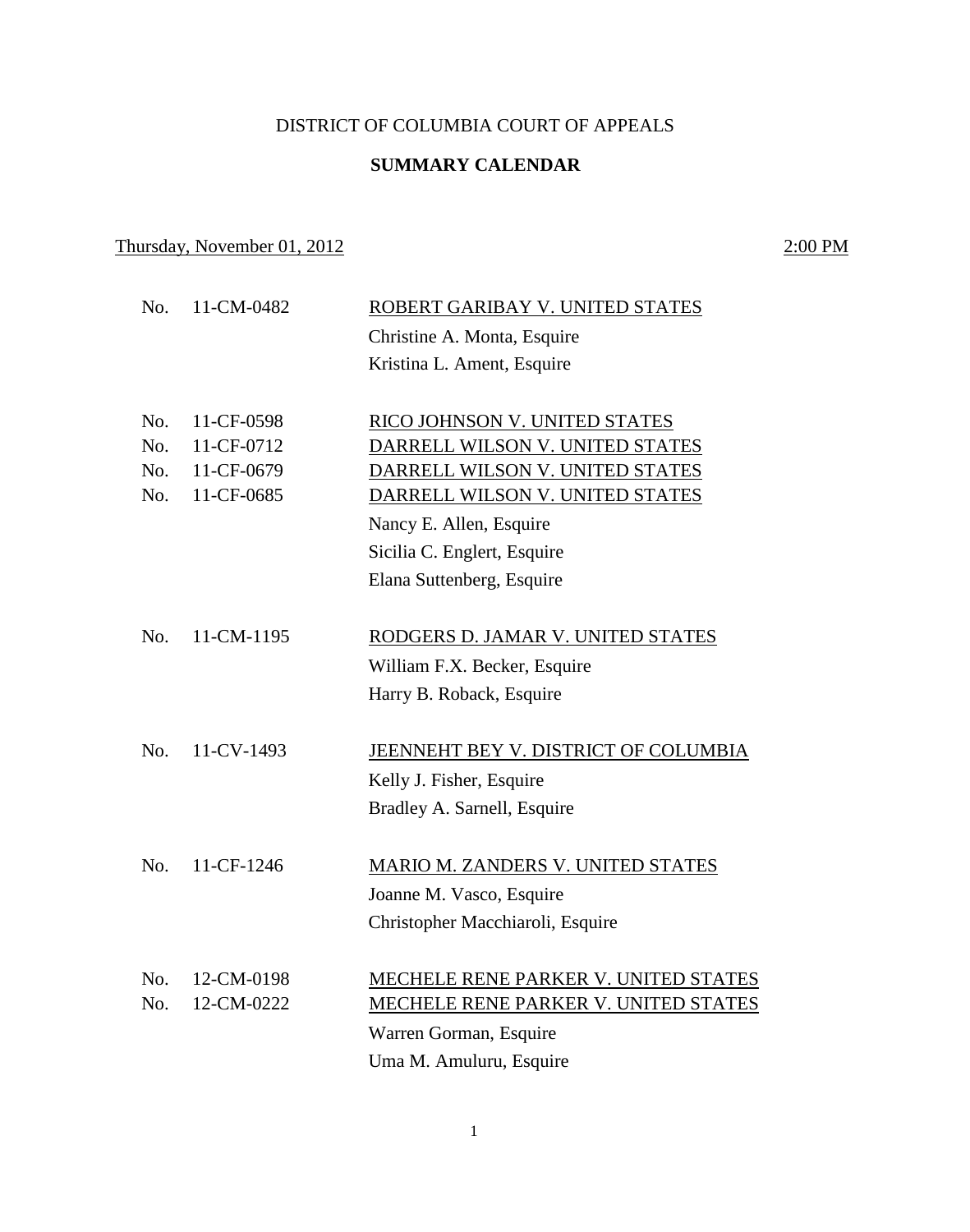# No. 11-CM-0741 SHARRAY M. PRINCE V. UNITED STATES Jejomar G. Untalan, Esquire Margaret E. Barr, Esquire No. 11-CF-0084 CRYSTAL SHERESE CLARK V. UNITED STATES No. 11-CF-0144 JENNIFER CLARK V. UNITED STATES No. 11-CF-0146 DEWEY B. WHITFIELD V. UNITED STATES Lisa D. Chanel, Esquire Kyle A. McGonigal, Esquire Christine Pembroke, Esquire John P. Gidez, Esquire No. 11-CM-1646 RAYMOND M. BROOKS V. UNITED STATES Edward E. Schwab, Esquire Kristina L. Ament, Esquire No. 11-CO-1527 DONALD CHOW BATES V. UNITED STATES Kyle A. McGonigal, Esquire Katherine M. Kelly, Esquire No. 11-CM-1383 THERESA JAMES V. UNITED STATES Kyle A. McGonigal, Esquire Margaret E. Barr, Esquire No. 11-CV-0614 DANIEL LOGAN V. LASALLE BANK NATIONAL ASSOCIATION ET AL Daniel Logan, Pro Se Michael A. Coogen, Esquire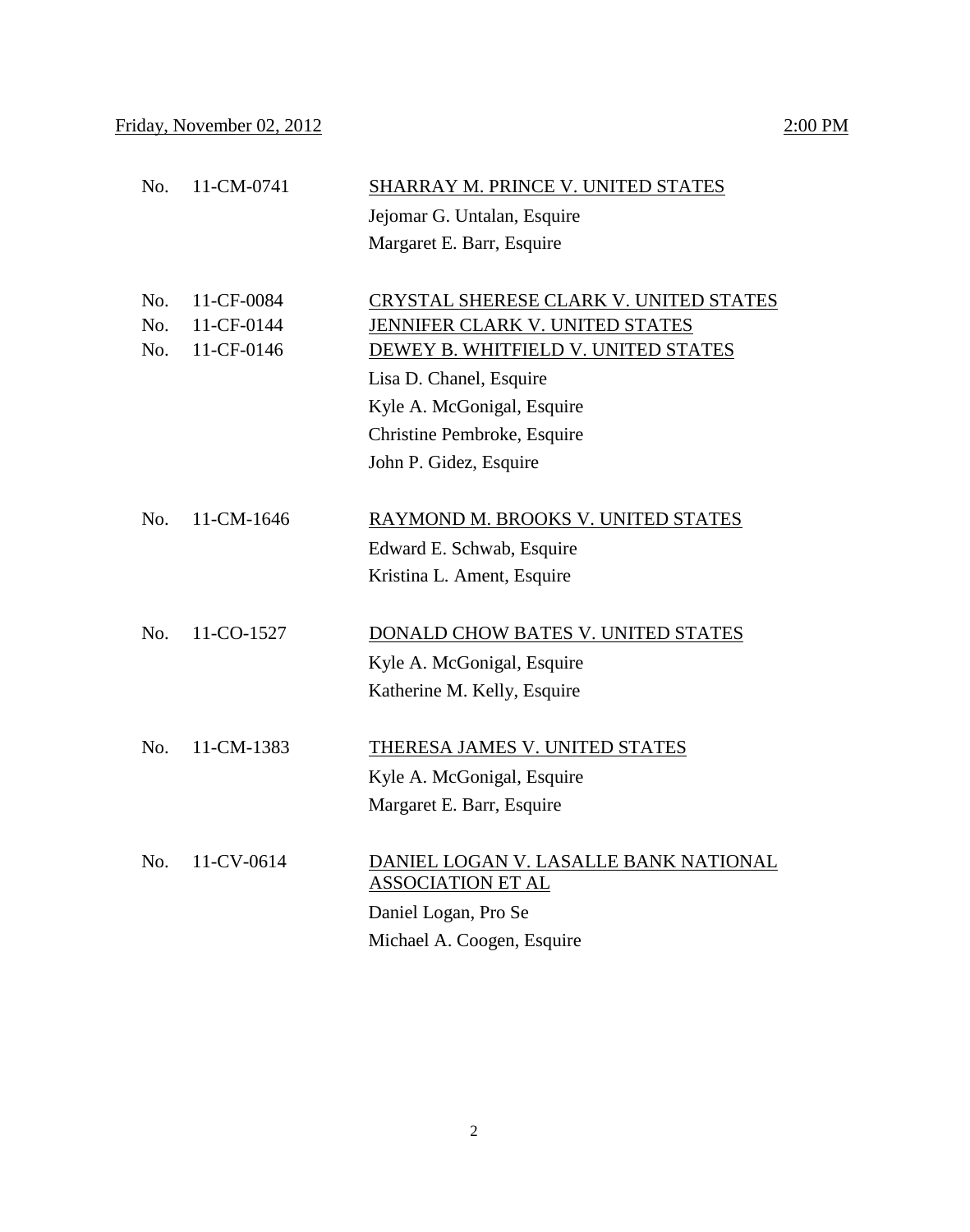| $\text{No.}$ 11-CF-1506 | <b>CHRISTOPHER A. MOZEE V. UNITED STATES</b><br>Joanne M. Vasco, Esquire<br>Karen Shinskie, Esquire |
|-------------------------|-----------------------------------------------------------------------------------------------------|
| No. 11-CM-1323          | JAMES LEE THOMAS, III V. UNITED STATES                                                              |

Marc L. Resnick, Esquire Harry B. Roback, Esquire

- No. 11-CM-1526 BRYANT ROBINSON V. UNITED STATES Walter S. Booth, Esquire Uma M. Amuluru, Esquire
- No. 11-CM-1454 FRANK P. MCDOWELL V. UNITED STATES Steven R. Kiersh, Esquire L. Jackson Thomas, II, Esquire
- No. 11-CM-1576 ANTONIO WILLIAMS V. UNITED STATES Thomas Hailu, Esquire David C. Rybicki, Esquire
- No. 11-AA-0716 LAPREEA A. THOMAS V. EDWARD C. MAZIQUE PARENT CHILD CENTER Lapreea A. Thomas, Pro Se Charles A. Ray, Jr., Esquire

Thursday, November  $08, 2012$  2:00 PM

| No. 11-CM-0904 | DONNA MONTGOMERY V. UNITED STATES |
|----------------|-----------------------------------|
|                | Regina Michaels, Esquire          |
|                | Lara Worm, Esquire                |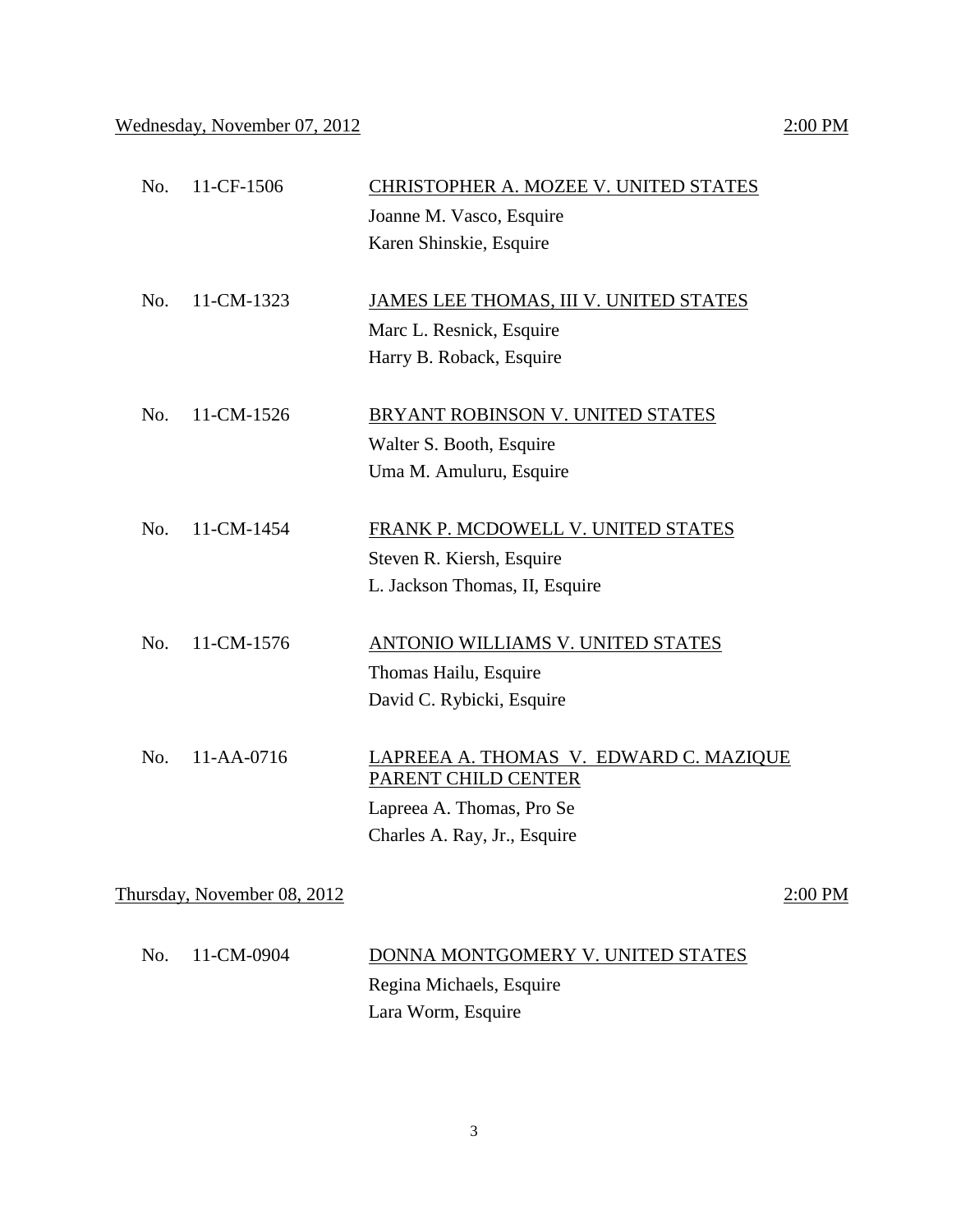| No. | 11-CF-1285                | RICO CARR V. UNITED STATES                                    |         |
|-----|---------------------------|---------------------------------------------------------------|---------|
|     |                           | Steven R. Kiersh, Esquire                                     |         |
|     |                           | Elana Suttenberg, Esquire                                     |         |
| No. | 11-AA-0216                | D.C. DEP'T OF THE ENVIRONMENT V. EAST CAPITOL<br><b>EXXON</b> |         |
| No. | 11-AA-0540                | DC DEP'T OF THE ENVIRONMENT V. EAST CAPITOL<br><b>EXXON</b>   |         |
|     |                           | Carl J. Schifferle, Esquire                                   |         |
|     |                           | East Capitol Exxon, Pro Se                                    |         |
| No. | 11-CM-1697                | DWAYNE T. BUMPER V. UNITED STATES                             |         |
|     |                           | William F.X. Becker, Esquire                                  |         |
|     |                           | Amy Jaquette, Esquire                                         |         |
| No. | 12-CM-0046                | AUBREY CONARTE V. UNITED STATES                               |         |
|     |                           | Gaillard T. Hunt, Esquire                                     |         |
|     |                           | Shane N. Waller, Esquire                                      |         |
| No. | 11-CF-1286                | CHESTER WRIGHT V. UNITED STATES                               |         |
|     |                           |                                                               |         |
|     |                           | Murray Kamionski, Esquire<br>Ademuyiwa Bamiduro, Esquire      |         |
|     |                           |                                                               |         |
|     | Friday, November 09, 2012 |                                                               | 2:00 PM |
| No. | 10-FS-0709                | IN RE: L.C., APLT                                             |         |
|     |                           | Stefanie Schneider, Esquire                                   |         |
|     |                           | John J. Woykovsky, Esquire                                    |         |
| No. | 11-CO-0498                | <b>KEVONE NEWSON V. UNITED STATES</b>                         |         |
|     |                           | Jenifer Wicks, Esquire                                        |         |
|     |                           | John P. Gidez, Esquire                                        |         |
|     |                           |                                                               |         |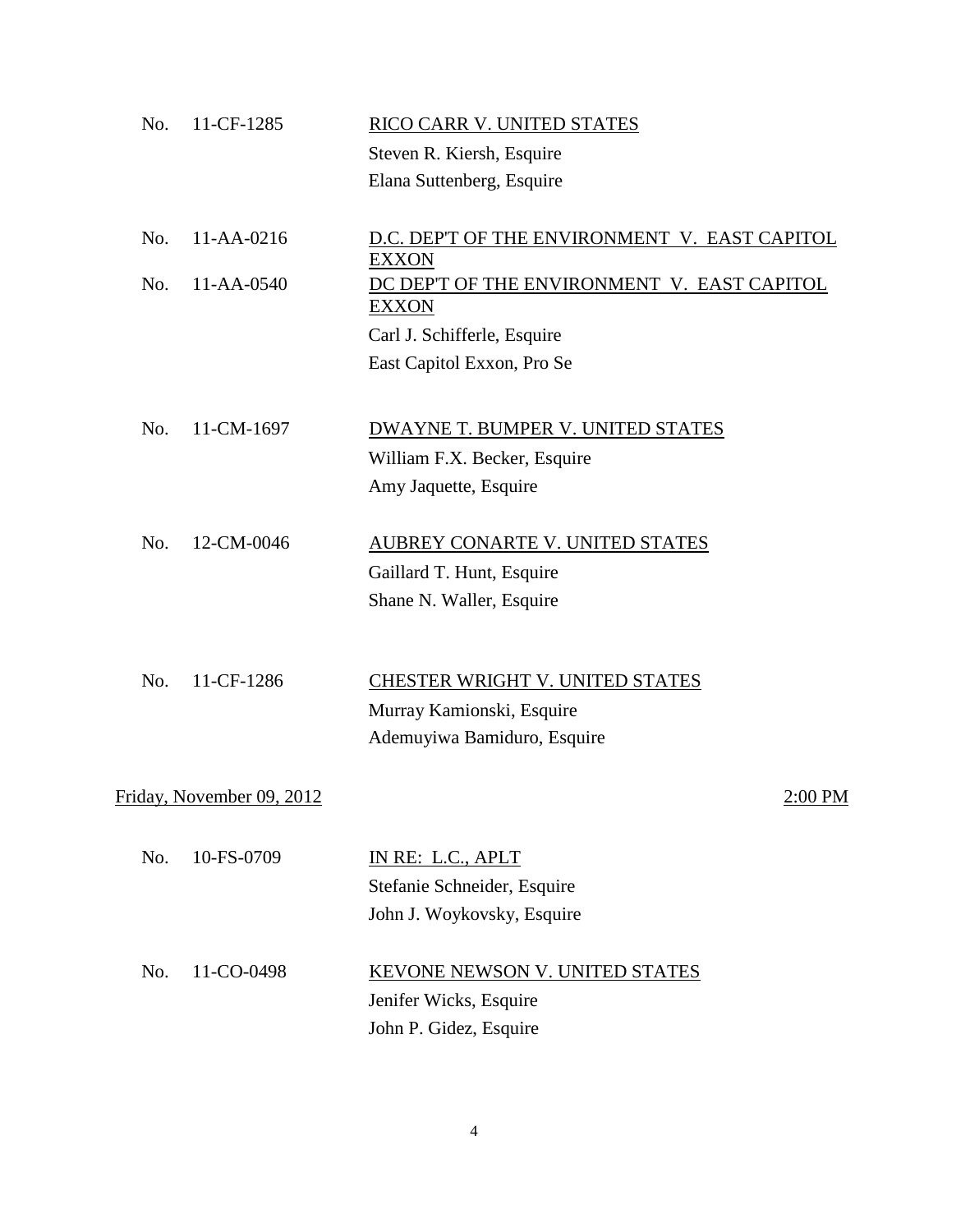| No. | 11-CM-1415                 | SHIRLEY H. ROSS V. UNITED STATES            |
|-----|----------------------------|---------------------------------------------|
|     |                            | Murray Kamionski, Esquire                   |
|     |                            | Ademuyiwa Bamiduro, Esquire                 |
| No. | 11-CF-0770                 | CORNELIUS BRADFORD V. UNITED STATES         |
|     |                            | Ian A. Williams, Esquire                    |
|     |                            | Patricia A. Heffernan, Esquire              |
| No. | 12-CO-0449                 | <b>ANTHONY Q. PARKER V. UNITED STATES</b>   |
|     |                            | Bruce A. Johnson, Jr., Esquire              |
|     |                            | Heather L. Carlton, Esquire                 |
| No. | 11-CF-0840                 | JOSEPH PETTUS V. UNITED STATES              |
|     |                            | Claire Donohue, Esquire                     |
|     |                            | Margaret E. Barr, Esquire                   |
|     | Tuesday, November 13, 2012 | 2:00 PM                                     |
| No. | 11-CV-0652                 | KATARINA VARANI V. EDMUND SELLMAN ET AL     |
|     |                            | Katarina Varani, Pro Se                     |
|     |                            | Marie Johnson, Esquire                      |
| No. | 11-FM-1190                 | KEVIN DAVIS V. COZETTE L. THOMAS            |
|     |                            | Kevin Davis, Pro Se                         |
|     |                            |                                             |
| No. | 11-PR-1428                 | IN RE: TAHA AL-BASEER; SAADIA IBRAHIM, APLT |
|     |                            | Christina C. Forbes, Esquire                |
| No. | 11-FS-0213                 | IN RE: K.B., APLT                           |
|     |                            | Lisa D. Chanel, Esquire                     |
|     |                            | Janice Y. Sheppard, Esquire                 |
|     |                            |                                             |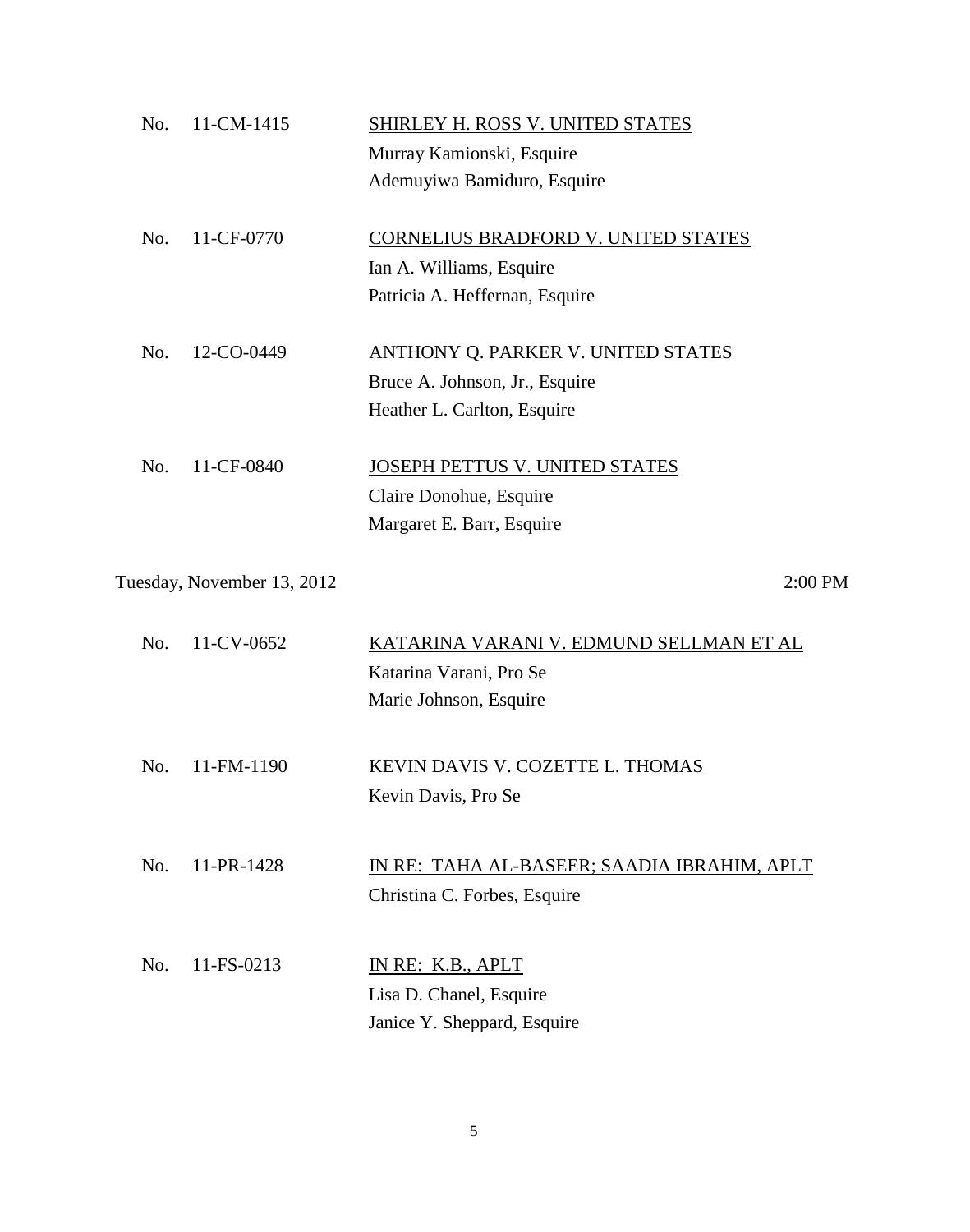| No. 11-AA-0728 | ANN O. MORGAN V. SIBLEY MEMORIAL HOSPITAL |
|----------------|-------------------------------------------|
|                | Ann O. Morgan, Pro Se                     |
|                | Kevin B. McCoy, Esquire                   |
|                |                                           |

| $\text{No.}$ 11-AA-0098 | DON PADOU V. DC ALCOHOL BEV. CONT. BD. |
|-------------------------|----------------------------------------|
|                         | Don Padou, Pro Se                      |
|                         | Richard S. Love, Esquire               |
|                         | Stephen J. O'Brien, Esquire            |

## Tuesday, November 27, 2012 2:00 PM

| 11-CF-1307 | DANIEL MELTON V. UNITED STATES              |
|------------|---------------------------------------------|
|            | Peter H. Meyers, Esquire                    |
|            | Kendra D. Briggs, Esquire                   |
|            |                                             |
| 11-CM-0899 | <b>CYERYL DIANE HARPER V. UNITED STATES</b> |
| 11-CM-0906 | RONALD EUGENE HARPER V. UNITED STATES       |
| 11-CM-1037 | <b>JAMES CANNON V. UNITED STATES</b>        |
|            | Kyle A. McGonigal, Esquire                  |
|            | William T. Morrison, Esquire                |
|            | Dennis M. Hart, Esquire                     |
|            | Dineen A. Baker, Esquire                    |
|            |                                             |
| 11-CF-0947 | DWAYNE D. BACON V. UNITED STATES            |
|            | Peter H. Meyers, Esquire                    |
|            | Ann K. H. Simon, Esquire                    |
|            |                                             |
| 11-CM-1710 | ROBERT AUGUSTUS HAYES V. UNITED STATES      |
| 11-CM-1711 | ROBERT AUGUSTUS HAYES V. UNITED STATES      |
|            | Sidney R. Bixler, Esquire                   |
|            | Kristina L. Ament, Esquire                  |
|            |                                             |
| 11-CM-1709 | DUANE ALLEN V. UNITED STATES                |
|            | Rahkel Bouchet, Esquire                     |
|            | Karen Shinskie, Esquire                     |
|            |                                             |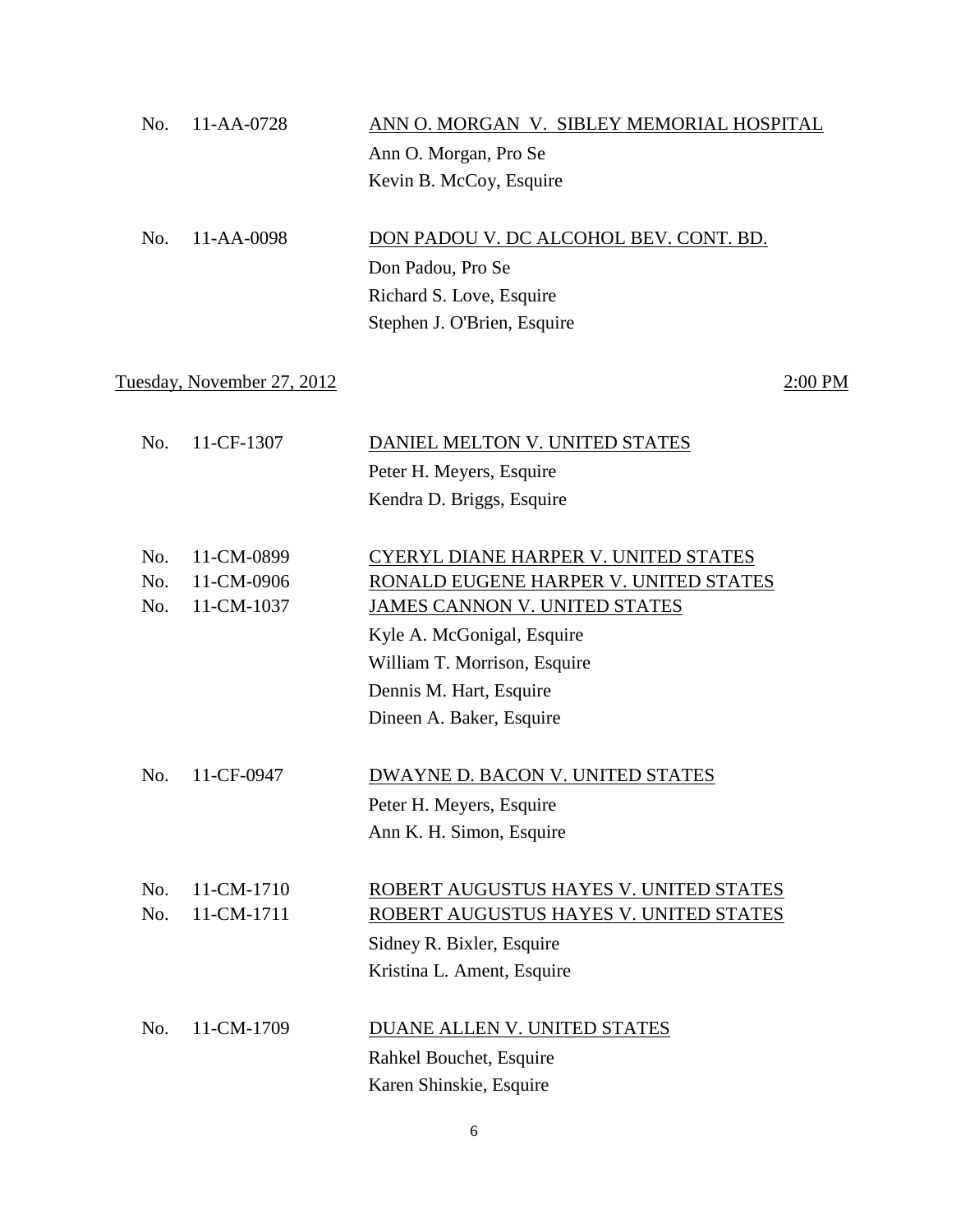| No. 11-CF-1397 | MICHAEL D. HUDLEY V. UNITED STATES |
|----------------|------------------------------------|
|                | Sydney Jean Hoffmann, Esquire      |
|                | Jay Apperson, Esquire              |

## Wednesday, November 28, 2012 2:00 PM

| No. | 11-CV-1651 | KAMAL JAHANBEIN V. THE NDIDI CONDOMINIUM<br>UNIT OWNERS ASSOCIATION., INC., ET AL |
|-----|------------|-----------------------------------------------------------------------------------|
|     |            | Laurance J. Ochs, Esquire                                                         |
|     |            | Ziad Haddad, Esquire                                                              |
|     |            |                                                                                   |
| No. | 11-CF-1452 | MARTIN H. WILLIAMS V. UNITED STATES                                               |
|     |            | T. Gail Maddox-Levine, Esquire                                                    |
|     |            | David C. Rybicki, Esquire                                                         |
|     |            |                                                                                   |
| No. | 12-CM-0045 | SEON FRENCH V. UNITED STATES                                                      |
|     |            | Rahkel Bouchet, Esquire                                                           |
|     |            | Heather L. Carlton, Esquire                                                       |
|     |            |                                                                                   |
| No. | 12-CM-0323 | <b>WALLACE LINTON V. UNITED STATES</b>                                            |
|     |            | Raymond J. Rigat, Esquire                                                         |
|     |            | Heather L. Carlton, Esquire                                                       |
| No. | 12-CM-0177 | JOSEPHINE OGBENNA V. UNITED STATES                                                |
|     |            | Vicki C. Bryant, Esquire                                                          |
|     |            | Peter S. Smith, Esquire                                                           |
|     |            |                                                                                   |
| No. | 11-CF-1524 | SEAN MICHAEL LEE V. UNITED STATES                                                 |
|     |            | David Carey Woll, Esquire                                                         |
|     |            | Elana Suttenberg, Esquire                                                         |
|     |            |                                                                                   |